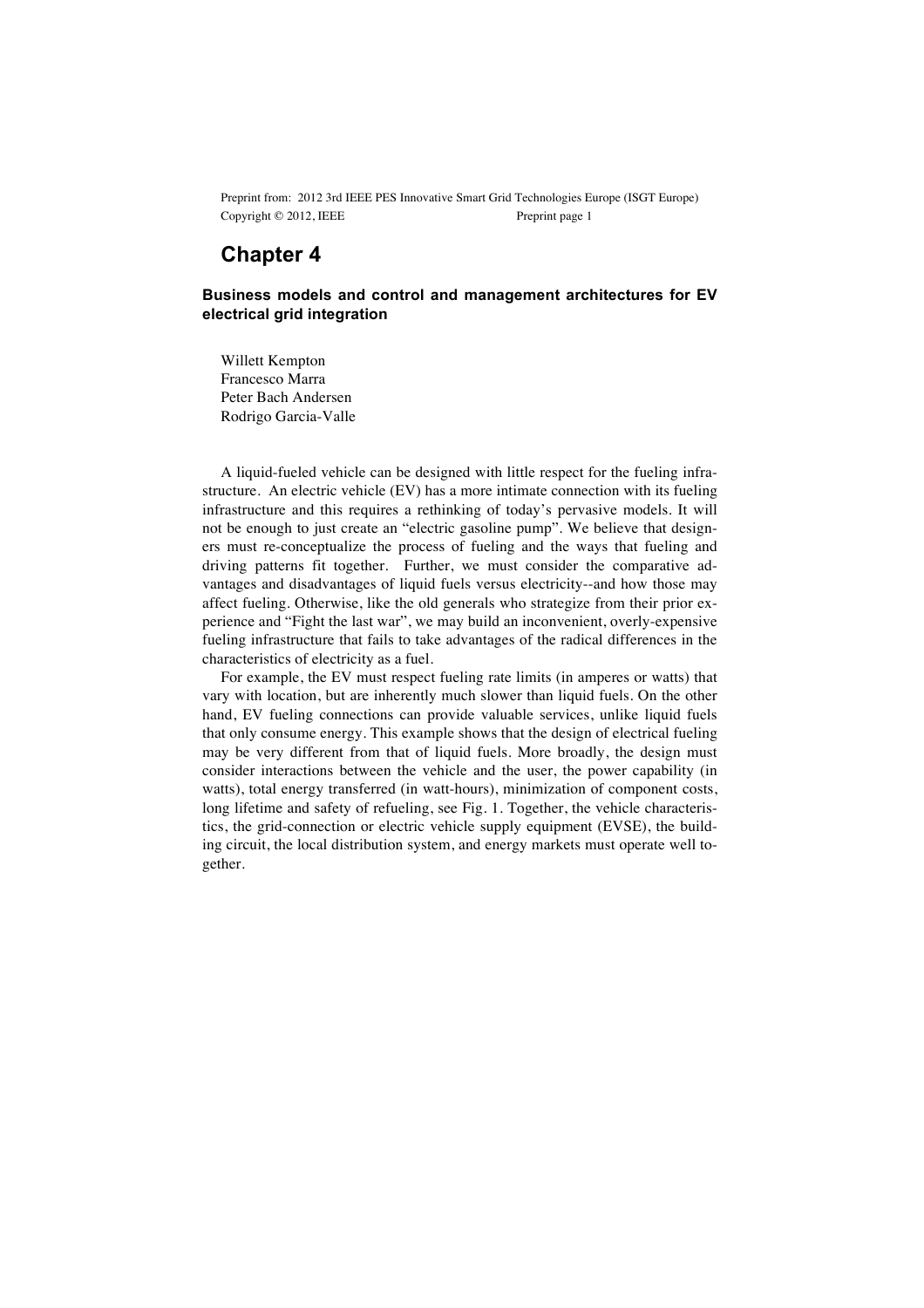

Fig. 1. Factors characterizing a vehicle [1]

Before considering business models and control, we analyze the fueling functions of an electric vehicle, how they influence the design of the EV and its gridconnection infrastructure. Those, in turn, enable and limit the possible business models.

## **Vehicle fueling functions**

A functional analysis must first consider the fueling functions of a vehicle. In this section we consider fueling (or recharging) functions related to transportation; in the next section, we consider fueling functions related to the electrical system.

Table 1. Transportation-related fueling functions

| <b>Transportation-related Functions of Fueling Systems</b> |                                                                         |  |  |  |
|------------------------------------------------------------|-------------------------------------------------------------------------|--|--|--|
|                                                            | Refueling slowly at a convenient location                               |  |  |  |
|                                                            | Refueling quickly (possibly at specialized locations or at higher cost) |  |  |  |
|                                                            | Refueling en route, to extend range beyond on-board energy storage      |  |  |  |
|                                                            | Meter and/or bill for fuel                                              |  |  |  |
|                                                            |                                                                         |  |  |  |

Liquid-fuel vehicles lack an option for slow refuel, at a convenient location and at a lower cost (e.g. a plug adjacent to one's home or apartment parking location, charging overnight at a cost equivalent to  $\epsilon$  0.25 - 0.50/liter, or \$1/gallon in the US). On the other hand, the fast and en-route fueling functions are better suited to liquid fuels: The fueling capacity of a petrol vehicle is 21.4 MW, or an effective refuel rate of 5.3 MW after considering the much lower efficiency of petrol [7]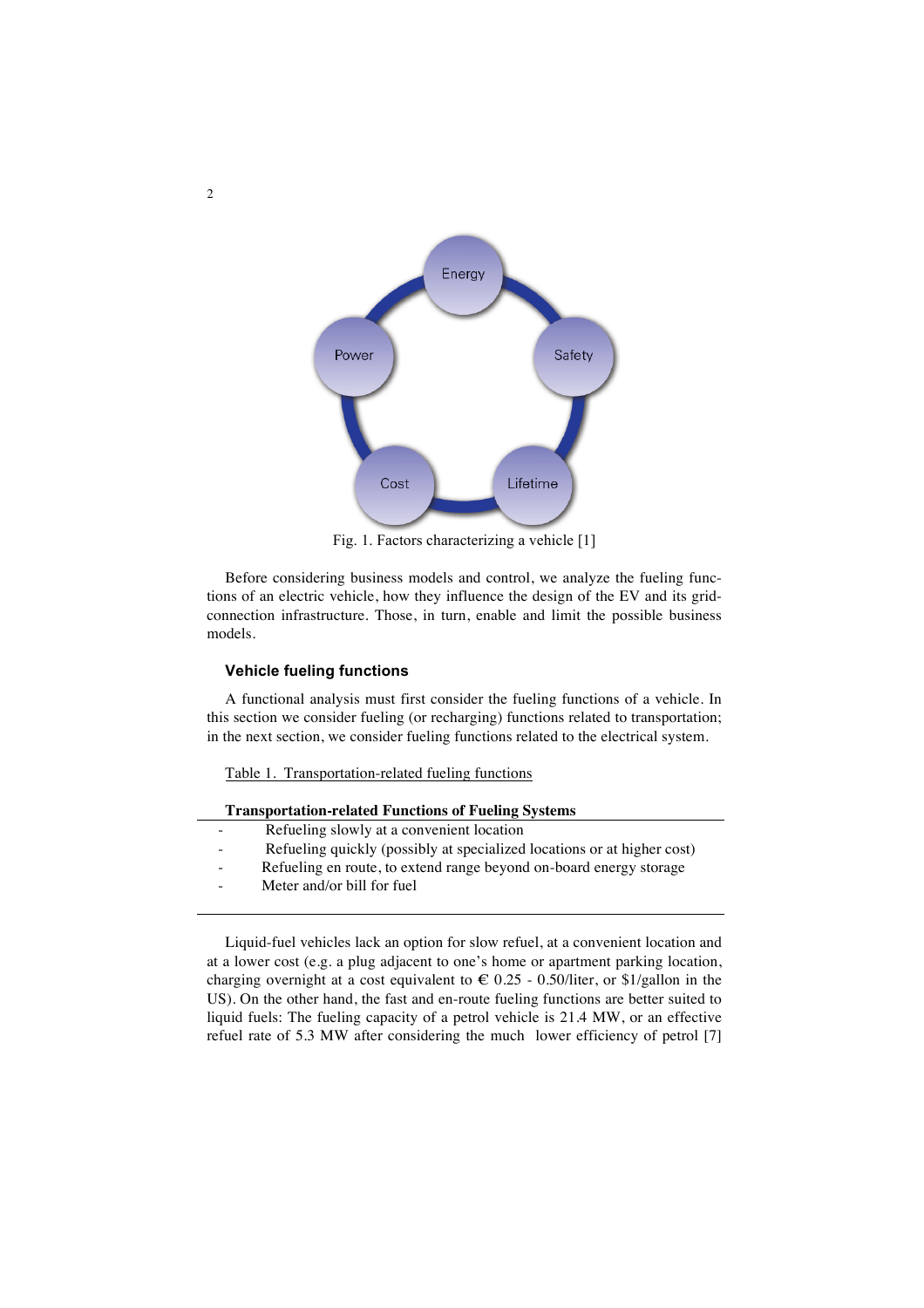(Pearre et al 2011). The proposed IEC (61851) vehicle connector standard permits up to 43.6 kW from standard 3-phase AC connection at the 400 VAC typical in Europe, whereas some off-board DC chargers allow 50 kW. In either of the electrical cases the capacity rate is about 1/100 the rate of gasoline.

As a result of inherent differences in fueling rate, the function of "refueling en route" is inherently slower for electric vehicles. This is a natural limitation for some high-duty-cycle commercial vehicles. But most consumers rarely take trips longer than today's advanced EV batteries. A sample for European driving patterns has shown an average daily distance of about 40 km. In a larger US sample of individually-owned (private) light vehicles, the average daily driving was 52 km (32.6 mi) or 19,000 km/year. Excluding days of no driving, average daily driving was 72km (44.7mi). Trips over 240 km (150 mi) occur only 9 times/year for the average person [7]. An average size EV battery would provide 150-200 km range. Since the driving data suggest few trips per year longer than this, so enroute electric refueling may be more cost-effective than a much larger battery. This can be accomplished, for example, by combining a meal stop with refueling—at 43 kW recharge, a 45 minute lunch break would accumulate 30 kWh, so, if we calculate driving at 6 km/kWh that lunch break adds 180 km of range.

#### **Functions in relation to the electrical infrastructure**

We now consider the reverse perspective, what are the functions that the vehicle and its electrical or fuel storage can serve to the fueling infrastructure? For liquid fuels, there is only one function: The purchase of liquid fuels provides the primary revenue stream to the petroleum extraction, transport and refining industries. The real-time operation of liquid fueling uses a simple pump drawing fuel from an underground tank to a tank in the vehicle. This fueling process is fast and low-cost. Although the fueling equipment is expensive, it is deployed only in a few select locations with high traffic, and with some queuing by users, the duty cycle is high and the payback on fueling infrastructure investment reasonable.

With electricity as a fuel, the potential functions that the vehicle can serve to the electrical system lead to a more rich analysis. A key to this analysis derives from the opportunity implied by the first bullet in Table 1 because electricity is ubiquitous in modern human settlements, it offers the opportunity for slow, lowcost fueling at a convenient location (e.g. while parked at home or another destination, not requiring investment in a specialized refueling location). The consequence of convenience and ubiquity is that the vehicle can be connected to the fueling system most of the time; in OECD countries private cars are typically driven 1 hour/day, idle 23 hours a day. Different type of vehicles can be refueled using a common refueling infrastructure that can be depicted as follows: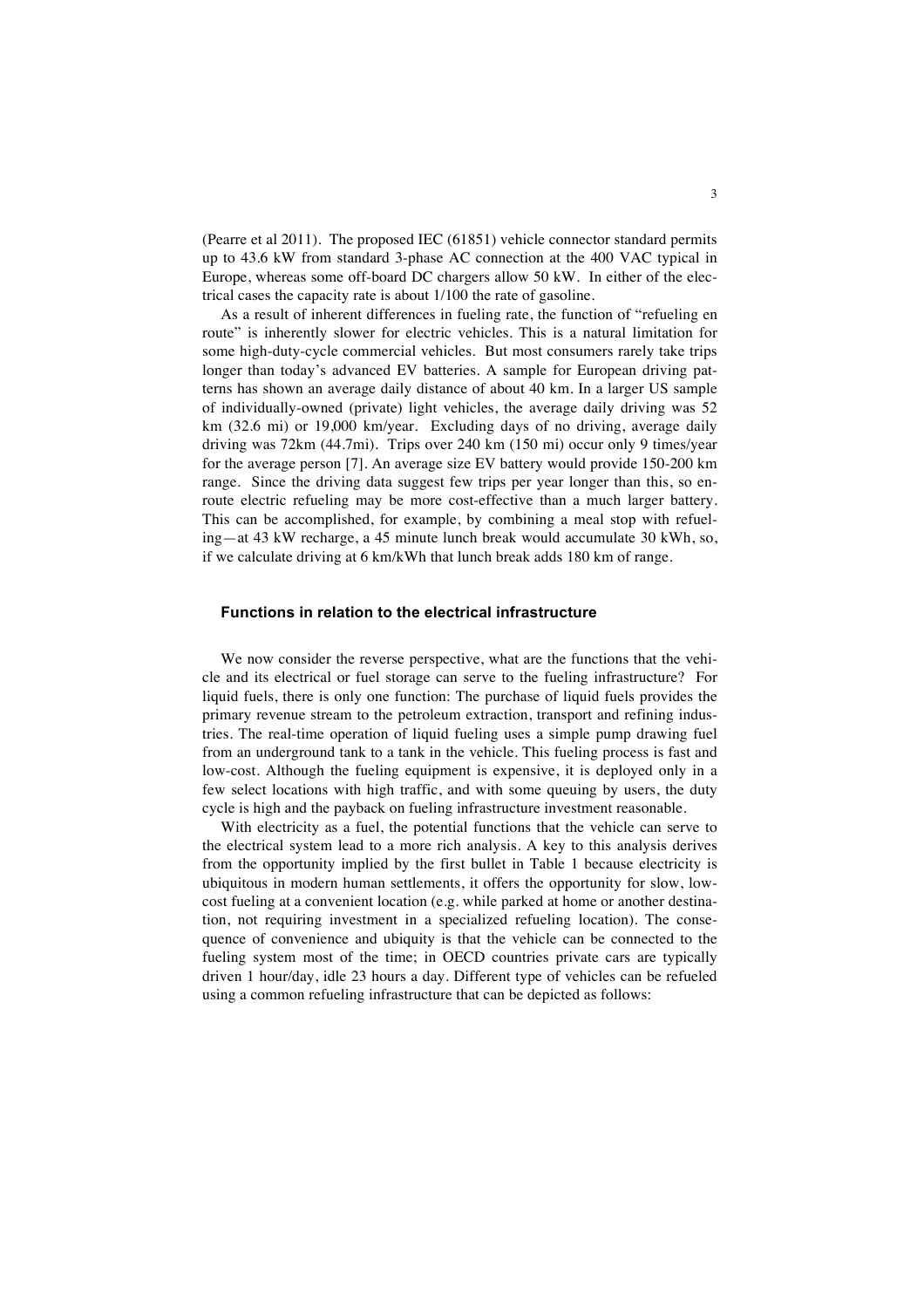

4

Fig. 2. Components of vehicle and charging system, (a) AC, and (b) DC

Figure 2 depicts two forms of electrical recharge equipment. Each has a pedestal and electric cable connecting to the vehicle. In (a), the pedestal transmits AC electricity from the power grid and a charger is in the vehicle. The charger converts grid AC electricity to DC matched to the voltage needed by the battery. In (b), the charger is in the pedestal, and the cable transmits DC electricity to the car for direct battery charging.

Thus, we come to the question of, what other functions can connected vehicles provide and what electrical infrastructures are required to make those functions possible. Table 2 gives a list of potential grid functions and markets. Some of these functions require features that not all EVs share. Some grid functions require data communication between the grid operator and the vehicle or EVSE, some require higher power flow (say, over 10 kW or minimally over 6 kW) and some require discharging of the vehicle battery to the grid. The latter functions are possible with more advanced hardware components that will be distinguished later.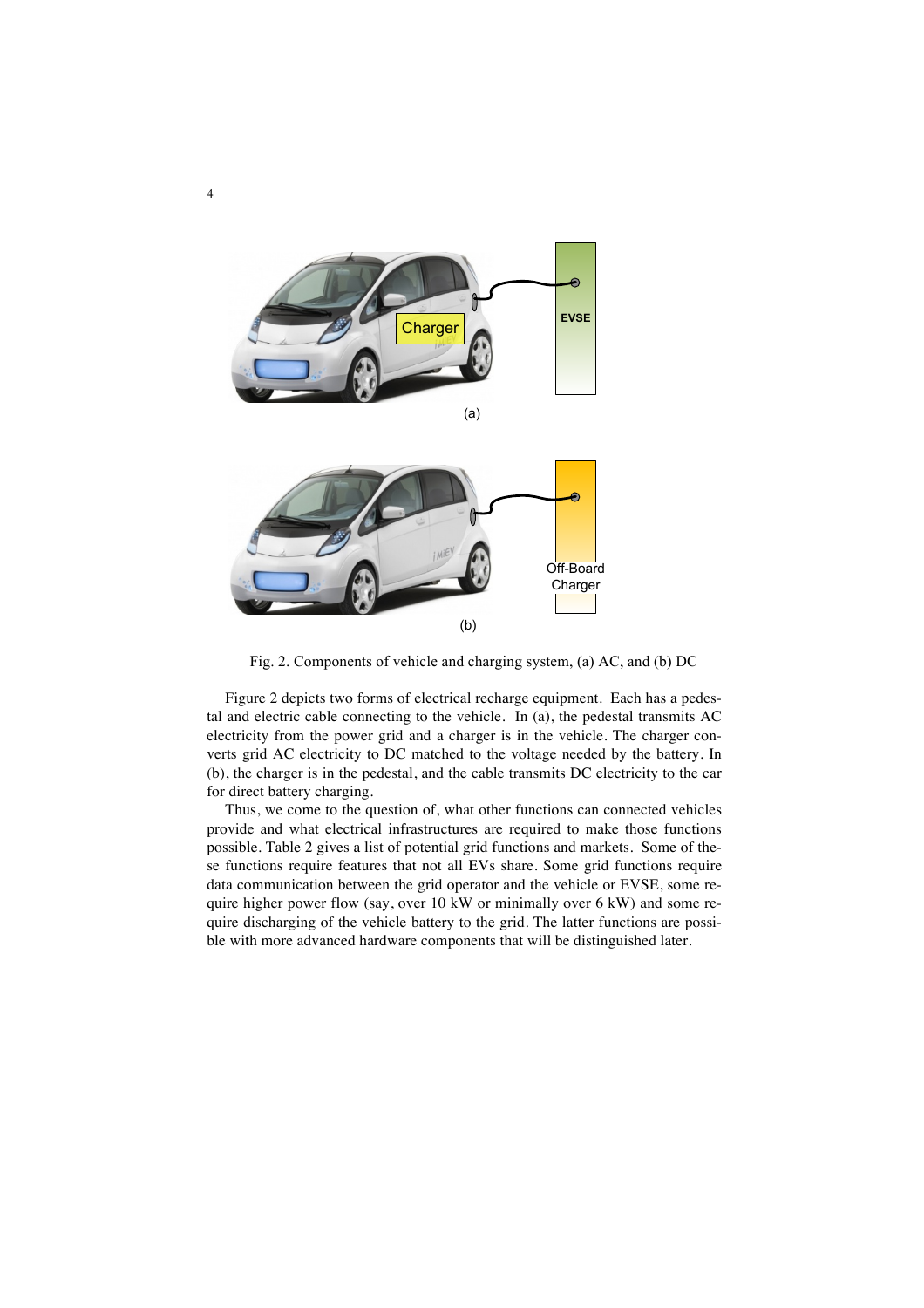Table 2. Grid functions and markets

#### **Grid Functions and Markets**

- Load and revenue (consuming electricity as a fuel)
- Scheduled charging (by time of day)
- Responsive charging and discharging (in response to a real-time signal, cost or control signal)
- Arbitrage (buy low, sell high)
- Distribution system support
- Reactive power compensation
- Generation support (e.g. peak shaving, valley filling)
- Ancillary services
- Distribution upgrade deferral
- Backup power (upon grid failure)

The grid functions in Table 2 can be defined as follows:

- $\triangleright$  Load and revenue due to driving, the vehicle inherently needs to refuel, so unless the electricity is given away, provides a revenue stream to the fuel supplier.
- $\triangleright$  Scheduled charging Times of higher system electrical load are roughly predictable, therefore as simple a device as a timer, or a timer and air temperature sensor, can be used to set the charge minimal or low rate during times likely to be stressful to the grid. This is of value to the electric system; it is compensated to the customers only if there is a corresponding rate structure, such as off-peak electric rates.
- $\triangleright$  Responsive charging and discharging requires some form of signal from a grid operator or grid monitor to the vehicle or to an EVSE controlling the vehicle. Some of these services can be dispatched by a local monitor (e.g. of frequency or of power factor). Others require communications from distribution equipment, from the local distribution electric system operator, for from the regional transmission operator (e.g. spinning reserves or local substation overload). When vehicles can both charge and discharge at moderately high power (6 kW up), they can be managed as dispatchable storage resources, which have very high value to various types of grid operators.
- Backup power Energy stored in a car can be used to power the building to which the car is connected, if the local electrical system goes down. This of course requires the ability of the car to discharge the battery to the local grid, and also requires failsafe disconnection of the building from the grid, as well as other sensing and safety mechanisms. Providing back-up (emergency) power, unlike responsive services, does not require communication to the grid operator, but generally will require more safety switches, and more communication to the building electrical system.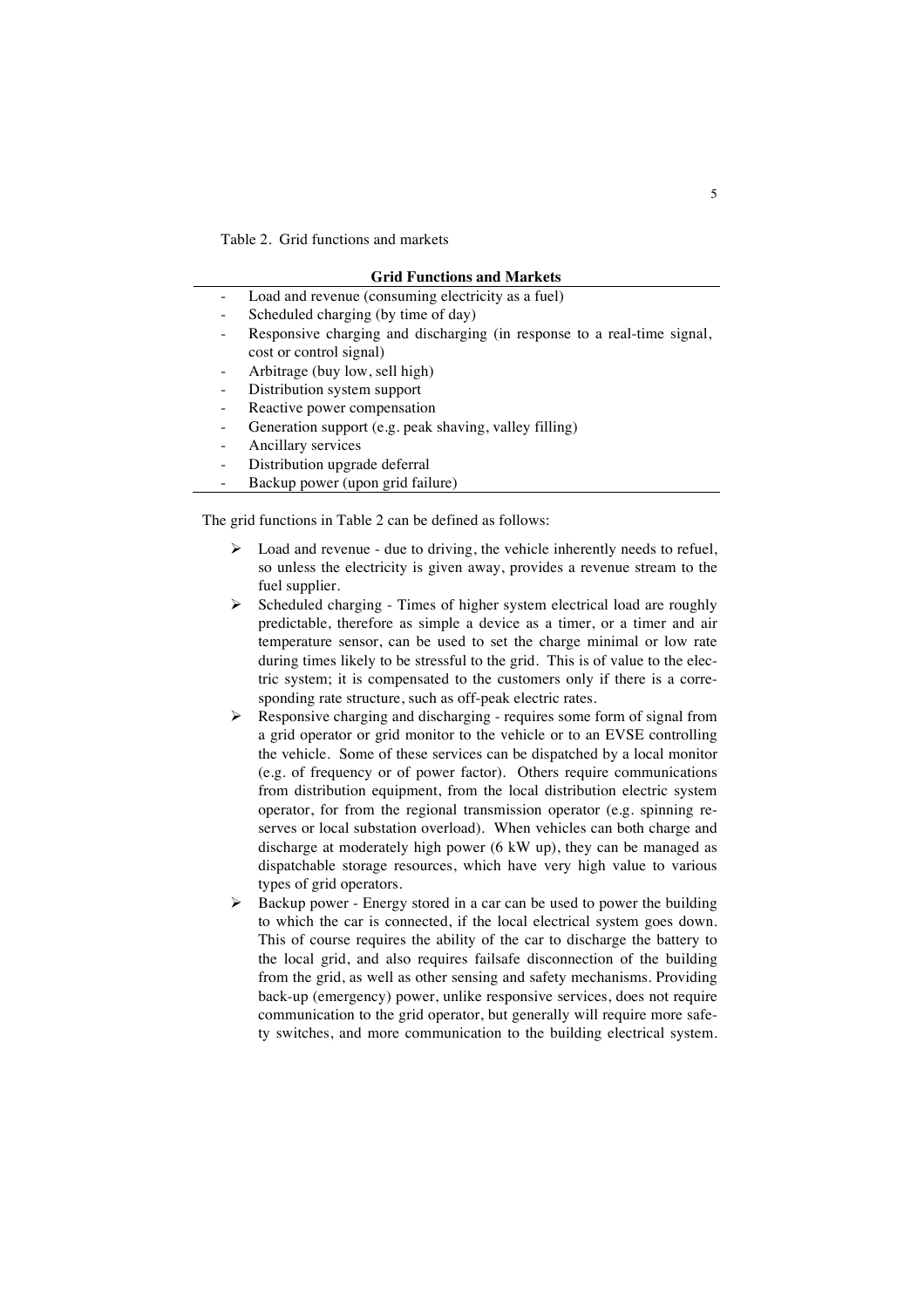This is sometimes referred to as "vehicle to home", in contrast to "vehicle to grid", suggesting that the power somehow stops flowing at the building boundary, or that it has a value at times other than power failures. We do not use the "vehicle to home" terminology because it obscures the very different technical problems and the serious safety problem of grid disconnection, thus we use the term "backup power"

Of the functions above, generally, "responsive" services can provide the greatest value. Back-up power is of lower market value. Nevertheless, responsive services and back-up power both can potentially produce revenue (or value to the customer in the case of backup power), whereas scheduled charging only reduces the already-low fuel cost of electric refueling. Electrical "load" of course, is by definition a cost to the vehicle operator, it does not provide revenue to the vehicle.

A quantitative analysis of the relative values of these services has been provided elsewhere [8] and is beyond the scope of this article, but sufficient to say that the most valuable services, in the higher priced of today's markets, can return a substantial fraction of the value of the vehicle. And even in more moderate markets, grid services can be more valuable than the fuel cost of electricity.

#### **Business models**

If society is to transition to electric transportation, someone has to buy the cars, the EVSEs, and the electricity. Someone has to maintain the cars and EVSEs. Someone has to put EVSEs in public places, on city streets, at stops along throughways, in locations which the owners of those public properties may not directly benefit from the charging. A countervailing factor to these costs, and as we are noting, one of the biggest differences between liquid fuel and electricity, is that EVs have considerable value to the electric system. However, capturing that value is complex and requires infrastructure with some critical features added beyond purely fueling functions. For all these reasons it is appropriate to discuss business models.

Business models for electric vehicle sales. Tax incentives for EVs, as they exist today in many countries, are a valuable policy to reduce the initially high cost of vehicles and overcome resistance to a new product. A recent comprehensive analysis of the cost versus the consumer willingness-to-pay for EVs suggests that such tax credits are important at the initial phases of the market, when batteries are especially expensive. Apart from the value of this policy to start the industry, the business model for the liquid-fueled vehicle and electric vehicle are the same: the operator buys the vehicle, uses it for transportation and pays for fuel and repairs.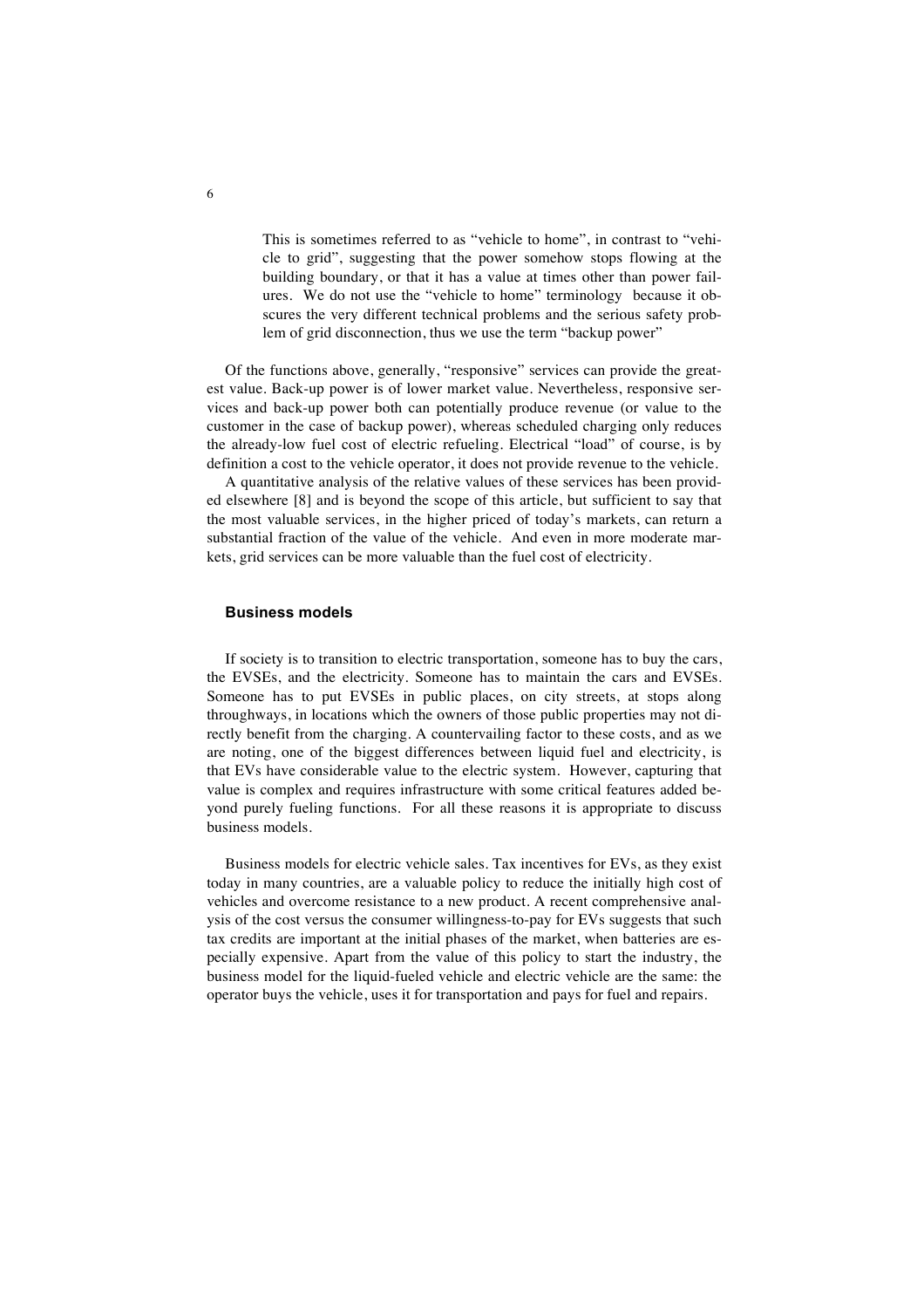Business models for the fueling infrastructure. The business case of home charging and away-from-home charging are rather different. In home charging, the simple solution is for the vehicle owner to purchase the EVSE, pay an electrician to install it, and to pay for the electricity that flows through the EVSE. The selection of a suitable EVSE, and the cost of installation, could be considered barriers, although modest ones. Public charging spots are more challenging. They are more expensive and require more maintenance. But more fundamentally, the party installing, maintaining and paying for electricity is typically not the owner or operator of the vehicle.

**Business models for the value of EVs on the electric system**. As noted above, there are new business models possible due to the potential value that EVs can create for the electric system. There is no analogue of this for liquid-fueled vehicles.

The above can be summarized into four essential business models for EVSEs, charging, and grid services, listed below.

**EVSE as appliance**. The simple business model is the vehicle owner purchases and maintains the EVSE and buys electricity. The automaker makes money selling the vehicle, the EVSE manufacturer is selling a piece of electrical equipment, the electrician has a service job installing EVSEs and the electric utility sells electricity.

**EV Charging as a service**. This model packages all EVSE management and cost into a single package service with a monthly fee. We'll call this "charging services". The customer buys an EV and signs up for the charging service. The service installs an EVSE in their home or regular parking location(s), submeters the electricity and possibly pays for it at a  $E/kWh$  rate, provides some form of "inplan" public charging, and charges the vehicle owner fees, for example, either monthly or per distance driven. One variant is to have the vehicle owner use an id such as a card swipe, to gain access to the public chargers. This provides an incentive for drivers to sign up for the plan and in turn, provides a funding stream to purchase and maintain public charging spots, and of course to pay for the electricity use.

**EV battery and charging as a package service**. This is like the prior example, except that the EV charging service additionally owns the battery in the car. This works like the example above, with the service additionally purchasing the battery within the car. To repay the expensive battery would of course require substantially higher monthly fees. One interesting byproduct is that the vehicle owner has a lower possessive stake in the battery. For example, batteries can be swapped for service, upgraded or downgraded, or swapped en route simply to provide a way of very fast "charging".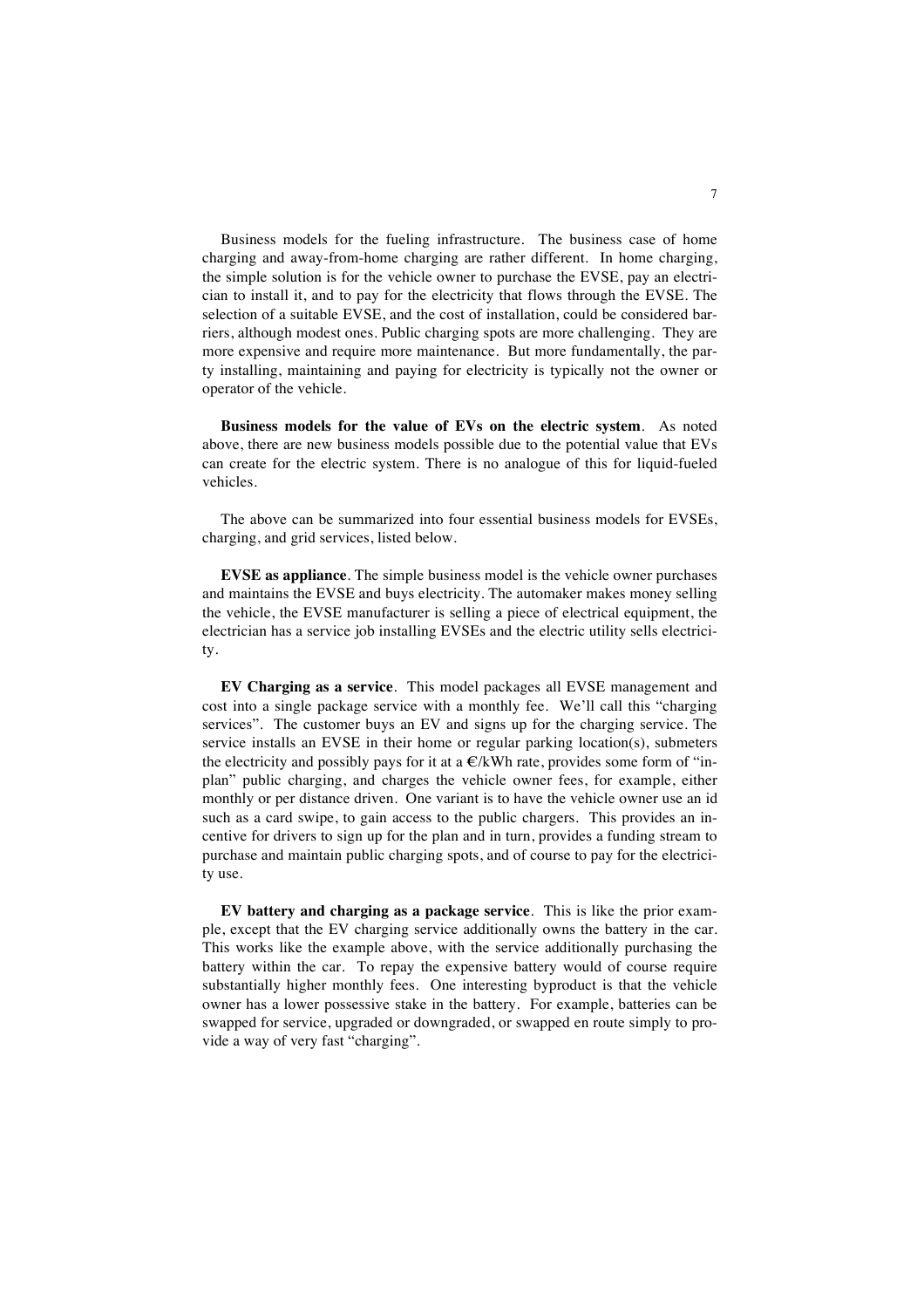**Paying the owner for providing grid services**. Whereas the above are all taking payment from the vehicle owner, this fourth business model achieves revenue by aggregating cars to provide grid services, and can pay the vehicle owner for those services. For responsive services with two-way power flow, the value can be greater than the cost of purchasing fuel and maintaining the EVSE, so there could be a net positive payment to the vehicle owner. There are some additional requirements on the EV, and on the EVSE, in order to achieve this value

# **Requirements (capabilities) of Electric Vehicles for electric grid interaction**

The opportunity to provide grid services using electric vehicles is possible if a set of hardware, software and communication requirements are considered from the beginning in the value chain development for a vehicle.

The aggregation of EVs can be achieved given that vehicles have an accessible hardware and software architecture which can externally be monitored and controlled during plug-in periods.

Monitoring and control functions should therefore include the following:

- $\triangleright$  monitoring of internal vehicle data, relevant to the aggregator
- $\triangleright$  control of refueling operations, charging/discharging

## **Monitoring of internal vehicle data**

EV coordination is fundamental for providing grid services using vehicles: this entails monitoring several internal vehicle data that can be acquired in real-time from the vehicle management system (VMS), and the Battery Management System (BMS). Accessing the vehicle info allows an aggregator defining the energy status of the vehicle, the charge stored in the battery, and potentially any other relevant parameters. The following internal vehicle data are required by an aggregator for the EV status identification .

- Nominal battery energy,  $E_n$ , stored once in the aggregator database
- Battery State-of-Charge, SOC, real-time monitored

Instant power while providing grid services, real-time monitored (aggregated power)

The nominal energy of the battery is an invariant parameter which is expressed in kWh as follows:

$$
E_n = V_{BAT} \cdot C_n \tag{1}
$$

where  $C_n$  (Ah) is the nominal capacity of the battery pack [2], while  $V_{BAT}$  (V) is the nominal voltage of the battery pack. The nominal energy is required by the VPP since it represents the absolute reference of energy of the vehicle.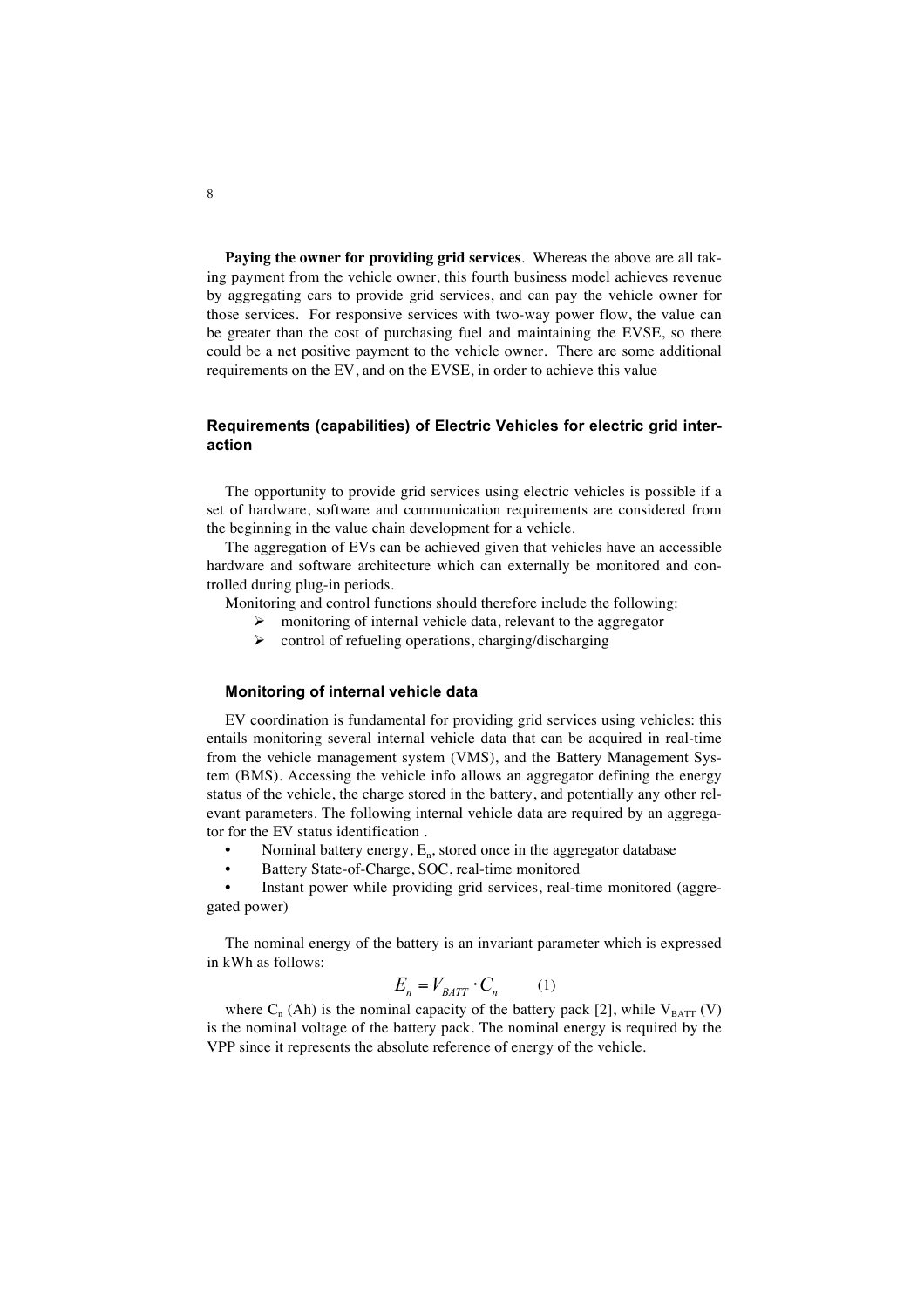The SOC of the vehicle battery, as defined in [2], is the measure of the charge left in the battery with respect to its nominal capacity. This can be expressed as follows:

$$
SOC = \frac{C}{C_n} \tag{2}
$$

where C (Ah) is the actual capacity contained in the battery at the time of measuring.

The third information needed to the aggregator is the power used by the EV during grid service operations. This could be achieved using either smart meters on a charging station or possibly BMS data.

In smart charging applications, the charging/discharging power should be measured in real-time and the information sent back to the aggregator which keeps track of the energy exchanged between the EV and the grid. The power levels used are constrained by the charging infrastructure available, i.e. electrical cables, transformer rating, circuit breakers, fuses etc. In this context, EV coordination strategies are aiming to avoid, or at least postpone, any grid reinforcement [12].

The fast-charging scenario of EVs is not considered in the requirements definition for responsive power, as it does not necessarily require any EV coordination. Fast-charging entails the installation of ad hoc charging infrastructures as well as it requires a more complex refueling management which cannot be influenced by higher level coordination [12].

#### **Capabilities of the EV, the EVSE and the VPP**

There is a natural break in functions and thus components between the EVSE and the EV. For business models involving providing grid services, there may also be another control and synchronization system, alternatively called the Virtual Power Plant (VPP), or the "aggregator", that would synchronize power flow to, and possibly from, the EVs. The capabilities of each are discussed below.

### **EVSE Capabilities**

The EVSE is the stationary side, fixed in place and connected to some building's electrical system. The EV is the mobile side, it will be connected to many different points, and it has full knowledge of the vehicle characteristics and appropriate level of charge or discharge based on current conditions (e.g. battery temperature, wear characteristics, etc). These characteristics alone dictate much of their division of functions and capabilities. These are the required EV capabilities:

- Power connection from the building or grid
- Standard connector to car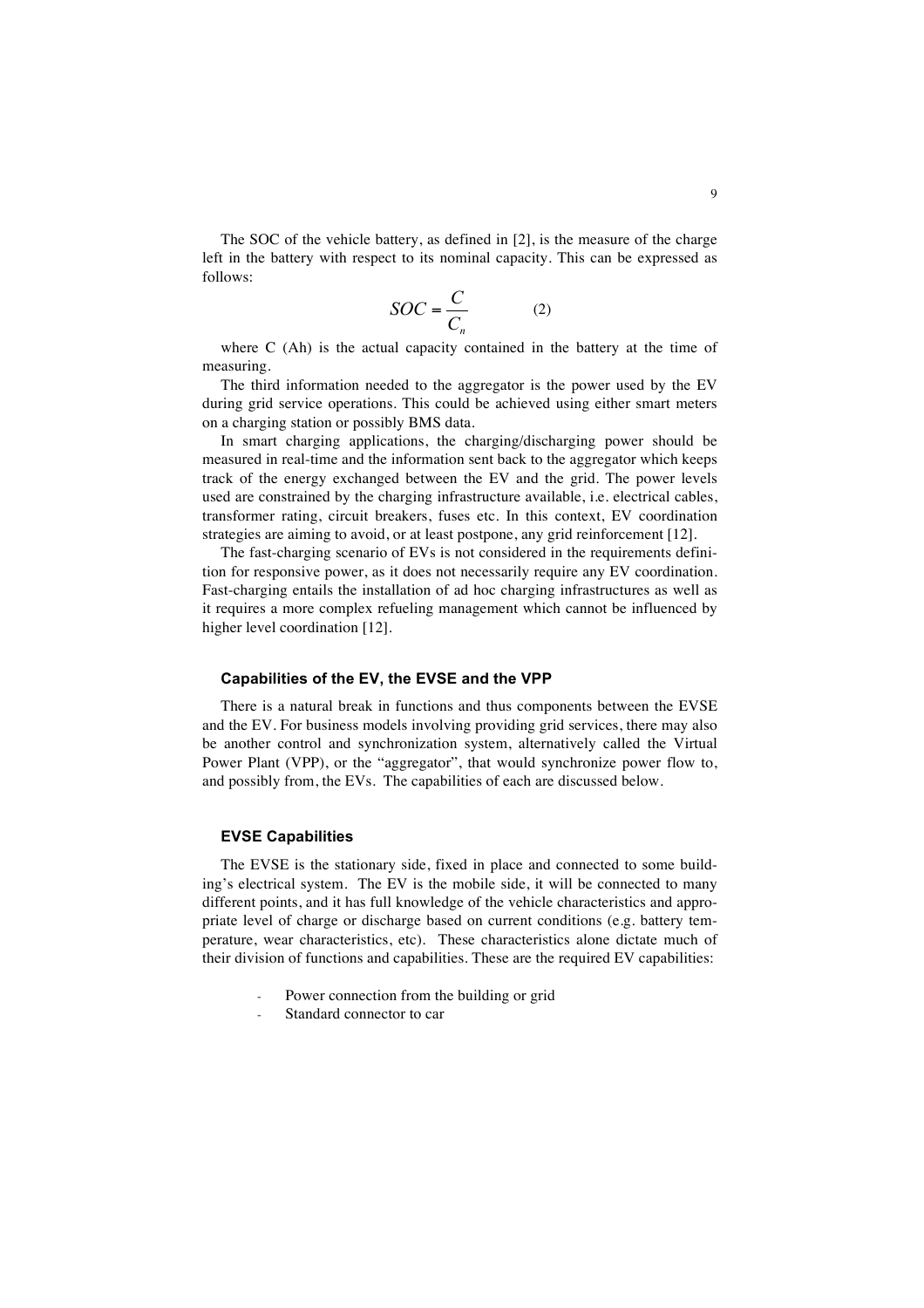- No activation of power to connector until EV connection is confirmed
- Signal maximum current to EV using standard protocol
- Overcurrent protection (may be provided by building breakers)
- Ground-fault detection
- Trip upon ground fault or overcurrent

#### Optional

- Digital communications with car
	- Stored information for:
		- o grid location, circuit ampacity and grid capabilities
			- o authorizations (e.g. for backfeeding or emergency power)
- Metering of energy used in kWh
- Authorization of car/customer/driver to be allowed to charge
- Metering of kWh's
- Allocation of billed amounts to proper entity
- Transfer of billing or credit information to back office
- Real-time communications link between car and grid dispatch
- Fail-safe detection of building isolation (emergency power function)

Note that the required, standard communications between the EVSE and the EV are limited: The EVSE tells the EV how much current it can draw and the EV confirms that the EVSE's connector is in fact plugged into an EV. In the IEC standard, not the J1772 standard, the cable also signals how much current it can carry, by a simple passive resistor in the cable. (Under the US National Electrical Code, NEC 625, the J1772 cord must be permanently connected to the EVSE, so there is no need for a separate rating of the capacity of the cable.)

The EVSE power capabilities are determined by standards. The primary two, being IEC 62196-2, which applies worldwide, and SAE J1772, adopted by the US and Japan. The SAE connector is the less capable, with a maximum of 19.2 kW and single-phase only. The IEC proposed standard provides for either single or three phase and up to 44 kW. Each can be used at several power levels, as shown in Table 3 below.

| Current $(A)$ | Voltage | Power $(kW)$ | Standard         |
|---------------|---------|--------------|------------------|
|               | (VAC)   |              |                  |
|               | 120     | 1.2          | <b>SAE J1772</b> |
| 10            | 230     | 2.3          | IEC 62196-2      |
| 16            | 230     | 3.7          | <b>IEC</b>       |
| 30            | 240     | 7.2          | J1772            |
| 32            | 230     | 7.4          | <b>IEC</b>       |
| 16            | 400     |              | IEC              |

|  |  | Table 3. Grid functions and markets |  |  |
|--|--|-------------------------------------|--|--|
|--|--|-------------------------------------|--|--|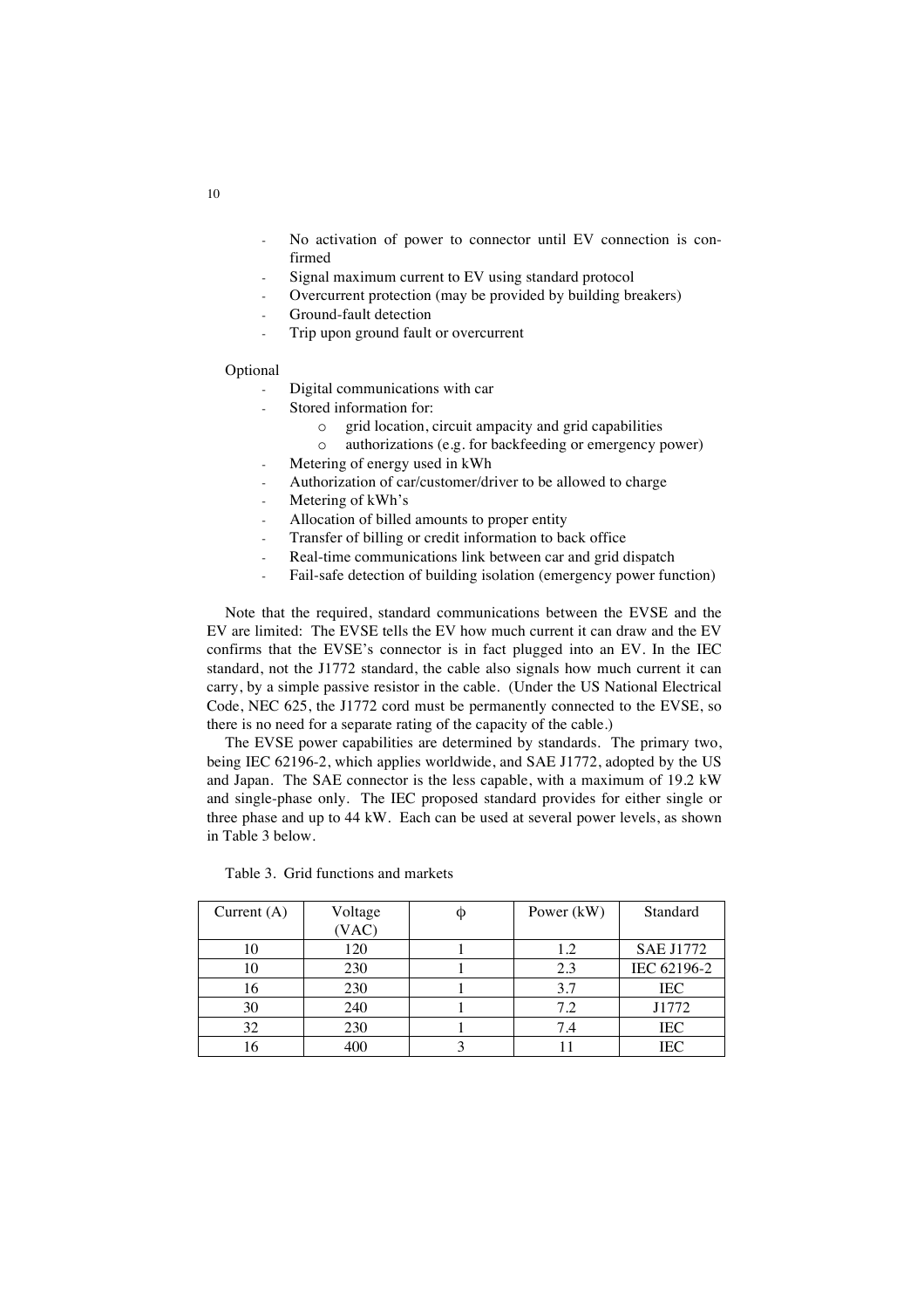| n n | 400        | $\sim$<br>--  | IEC      |
|-----|------------|---------------|----------|
| 80  | 240        | 1 Q C<br>17.Z | 11770    |
| υJ  | 400<br>ΈU  | 43.6          | IEC      |
| oq  | JSA<br>שט+ | ہ ہے<br>◡     | IEC<br>ᅭ |

# **EV Capabilities**

On the EV, much more can be done due to two factors. First, the EV has intimate communications with the battery and power electronics systems. This allows monitoring of the many onboard systems. Second, due to the requirements of driving and charging, the EV controls current from the grid (and optionally to the grid) continuously. The power electronics components (and associated losses) are there already. By contrast, for each control function of the EVSE, it need only switch on or off. The EVSE is most economically and efficiently implemented as one or more switches, perhaps simple mechanical contactors (e.g. circuit breakers or latching relays). If power electronics were added on the EVSE side, they would introduce higher cost and complexity plus losses and heat.

# **Interaction among EV, EVSE and Aggregator**

There are many possible ways that the EV, the EVSE, and an aggregator or VPP can interact. In this section, we review three approaches taken from actual projects. They are characterized by three parameters:

> Market integration and EV utilization concept Architecture Technology and standards

By 'market integration' is meant the way that the EV, directly or indirectly, is connected to the power market to generate savings and possibly revenue for the EV owner. The number and composition of market stakeholders involved, depends heavily on the business models and market environments in consideration. By "utilization concept" is meant which functionalities the EV will support, consisting of the following three concepts:

- EV as load
- Smart Charging, determined by time of day (and/or grid conditions)
- Two way power flow and real-time control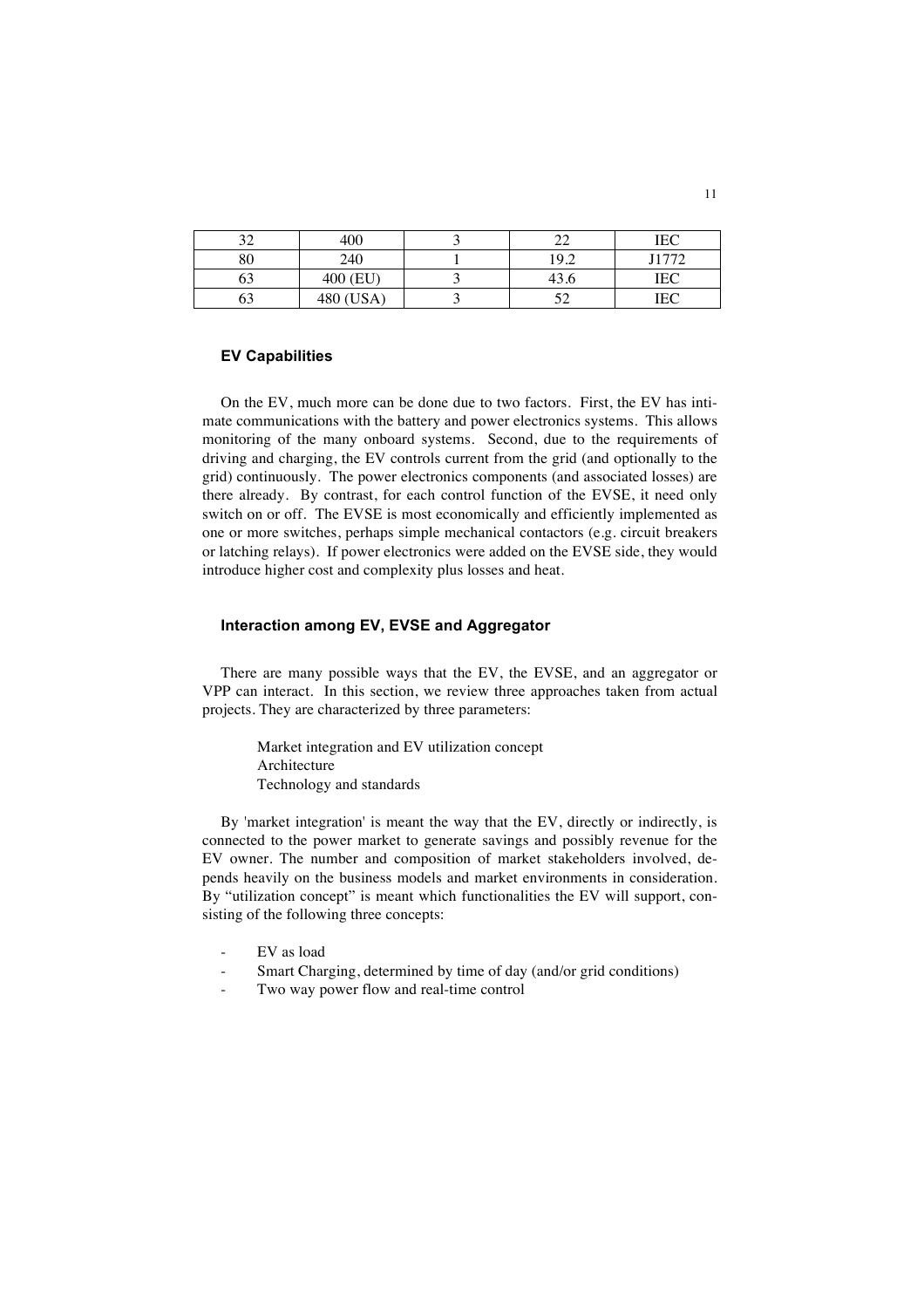(None of the integration projects reviewed here use just dumb charging, that is, just load, although most commercial electric cars do; and no commercial electric cars have the capabilities needed for code-compliant emergency power.)

# **Example EV integration projects**

The market integration and utilization concept chosen shapes the architecture of a project. By 'architecture' is meant the stakeholders and mechanisms used to influence the EV's behaviour and interface it with power system and market. Architecture may be centrally controlled (totally controlled by the aggregator), distributed control (the EV is autonomous) or a mixture [4].

The technology descriptions of the projects cover two topics. First, the components in both soft- and hardware that has been developed to support the computation and logic necessary for managing smart or bi-directional charging, is described. Secondly, the communication protocols used for transferring data between the entities are listed.

Related to technologies are the standards used by the projects. The standards can be subdivided into equipment and communication standards and are also mentioned in the project descriptions.

This section will introduce two European and one American EV integration project. They have been chosen since they represent some of the biggest and most innovative research projects within the field.

Apart from the above, they all share certain traits when it comes to the integration approach followed. They are all 'economic' integrations where money is earned through market participation. They also share a focus on existing markets and implement an either centralized or partly centralized architecture. Such similarities could be seen as a prerequisite for arriving at common solutions applicable for all such projects. There are, however, still many differences in the implementations, which illustrates the challenges to standardization.

This paper focuses on four main entities which are present in all three project; The EV, the EV User, the Electric Vehicle Supply Equipment (EVSE) and the more generic Aggregator role, which would represent the 'interface' between a group of EVs and the power system or energy market.

As will be shown by the following, the projects differ in by which means the above entities should communicate, what information should flow between them and, in the end, which entity will control the behavior of the EV.

#### **The Edison project**

EDISON [5]-[6]-[12] is short for 'Electric vehicles in a Distributed and Integrated market using Sustainable energy and Open Networks' and is a research pro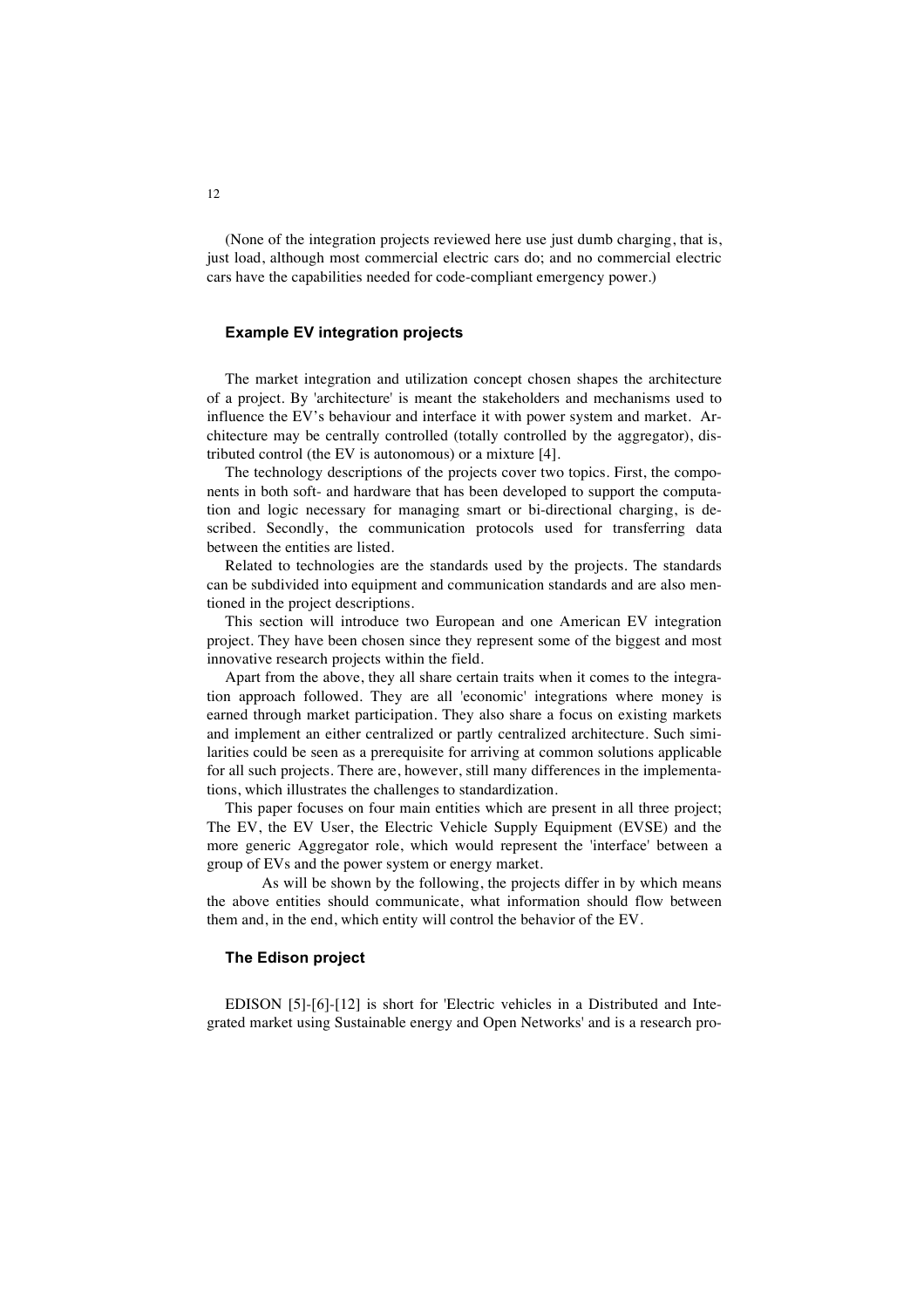ject partly funded through the Danish Transmission System Operator (TSO) - Energinet.dk.

The goal is to develop optimal solutions for EV integration, including network issues, market solutions, and optimal interaction between different energy technologies. The technical platforms developed by EDISON should be globally applicable and will be tested on the Danish island of Bornholm.

The EDISON consortium consists of the Danish utilities DONG Energy and Østkraft, the Danish Technical University (DTU), as well as IBM, Siemens, Eurisco and the Danish Energy Association. The three-year project will conclude in 2012 but might be followed by an EDISON 2 project. The project webpage can be found at www.edison-net.dk.



Fig. 3. The architecture of Edison

### **Market integration and EV utilization concept**

While several market integration concepts are within the research scope of EDISON, the initial focus is on the current Nordic NordPool market. Within NordPool the EVs can either be connected to the day-ahead energy market, be used for intraday regulation or for reserves. The first project phase will put its emphasis on the first and indirectly connect the EVs with the day-ahead spot market by controlling the charging in correspondence with hourly energy prices. This follows the smart charging utilization concept.

#### **Architecture**

The setup shown in figure 3 represents the implementation done in EDISON. The setup uses a centralized architecture where an aggregator, called the 'fleet operator' in EDISON, directly controls the charging patterns of the EV to facilitate smart charging. The conceptual role of a fleet operator could be maintained by any commercial party willing to adhere to the requirements of the Nordic power market. An EV in EDISON is seen as relatively simple with little local intelligence. The argument is that most OEM EVs initially will lack the capabilities for local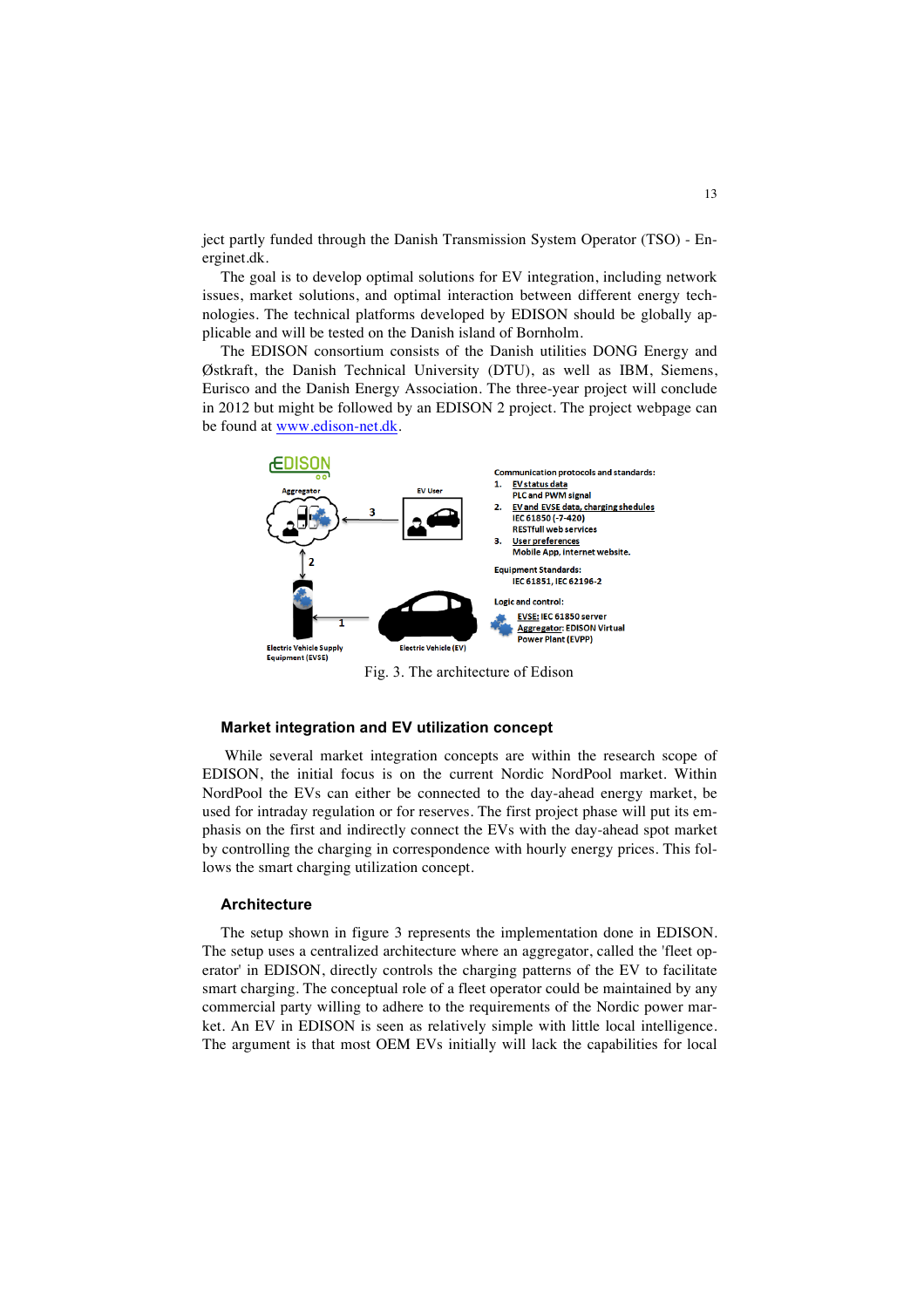optimization. The EV needs only to implement an interface that would allow the fleet operator to extract status information, such as state-of-charge, and possible constrains set by the OEM. In Edison the charging spot would play the role of a 'proxy' in that it would extract EV information and enforce smart charging on behalf of the fleet operator. The user will in EDISON communicate her or his charging preferences directly to the aggregator.

#### **Technologies and standards**

Between EV and EVSE, EDISON utilizes the IEC 61851 standard, which describes the charging of EVs using different AC or DC power voltages over a conductor using on- or off-board equipment. Apart from specifications for equipment interoperability and safety, the standard also defines simple EV-EVSE communication via a control pilot wire using a pulse width modulated (PWM) signal with a variable voltage level. This allows the EV to communicate its state to the EVSE. IEC 61851 is used in EDISON since it helps satisfy safety requirements and will improve interoperability.

The IEC 62196-2 Type 2 Mennekes plugs are used on the conductor connecting EV and EVSE.

Apart from the control pilot wire, EDISON will use Power Line Carrier (PLC) communication to support the exchange of information. Although not part of IEC 61851, this technology is a valid candidate for future standardization.

An EDISON I/O board is installed at the EV and the EVSE and includes a PLC adapter.

To connect the EVSE with the aggregator, the IEC 61850 standard is used. IEC 61850 was originally aimed at substation automation, but has been expanded to cover the monitoring and control of distributed energy resources. The standard includes a reusable data model that can be used to monitor and control both the EVSE and the EV.

The EVSE implements an IEC 61850 compliant server which uses HTTP/HTTPS based RESTful web services, instead of the MMS protocol usually associated with IEC 61850. The REST interface is combined with the SIP application level protocol to better facilitate scalability. The use of Transport Level Security (TLS) is used to provide data confidentiality.

After the aggregator has extracted information through the REST interface of the IEC server it will use a software platform called the EVPP (EDISON Virtual Power Plant) that, through prediction and optimization, will compute a suitable charging strategy. The strategy is described using an IEC 61850-7-420 Energy and/or Ancillary Services Schedule (DSCH) which is sent to the EVSE IEC server. The schedule consists of a set of power set points and timestamps which will be followed by the EVSE during the charging of the EV.

An iPhone App and a webpage have been developed for the user to define charging requirements.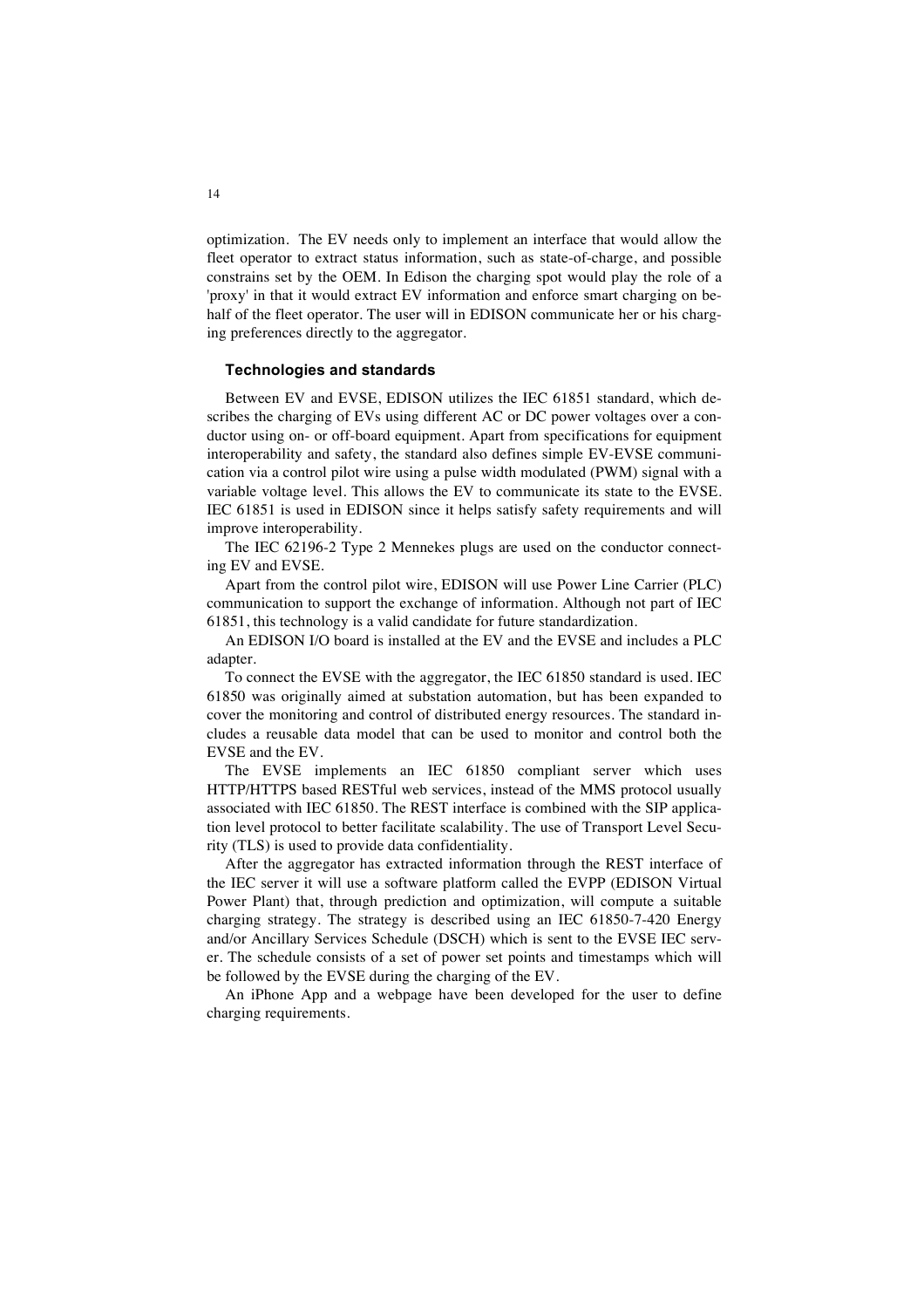#### **Vehicle to Grid technology, University of Delaware**

Vehicle-to-Grid (V2G) technology [8]-[10]-[11] is researched and developed at the University of Delaware (UD). The research focuses on the potential of V2G technology for improving the utilization of the EVs as active resources in the grid and market. The research done by UD V2G spans a broad set of disciplines such as soft- and hardware development, grid impact and driving pattern analysis and aggregated fleet optimization. In addition to the technical aspects, UD V2G also covers policies, standards, legislation and user adoption. For testing and demonstrating, UD V2G uses a fleet of V2G enabled vehicles.

UD V2G is a research program rather than a project and will continuously work at research, development and commercialization of V2G. Recently the group has stating replacing the term 'V2G' with 'Grid Integrated Vehicle' to emphasize the importance of grid integration, regardless of which direction power is flowing.

AC Propulsion, a manufacturer of battery and propulsion systems, is an active partner in the project. The research is supported by the US Department of Energy (DOE) as well as several American utility companies.

More information is available at www.udel.edu/V2G.



Fig. 4. The architecture of the University of Delaware.

# **Market integration and EV utilization concept**

The UD V2G market integration concept has been tested by participating in the regulation services market where the vehicle responds to regulation power requests sent from PJM Interconnection, a Transmission System Operator (TSO). The Bi-directional charging will allow the EVs to react to TSO requests for both up and down regulation and the EV User will be economically compensated for such services [11]. Regulating services has been implemented by UD V2G since it represents one of the most profitable markets to participate in. UD V2G publications have noted that their control mechanisms are also designed for other TSO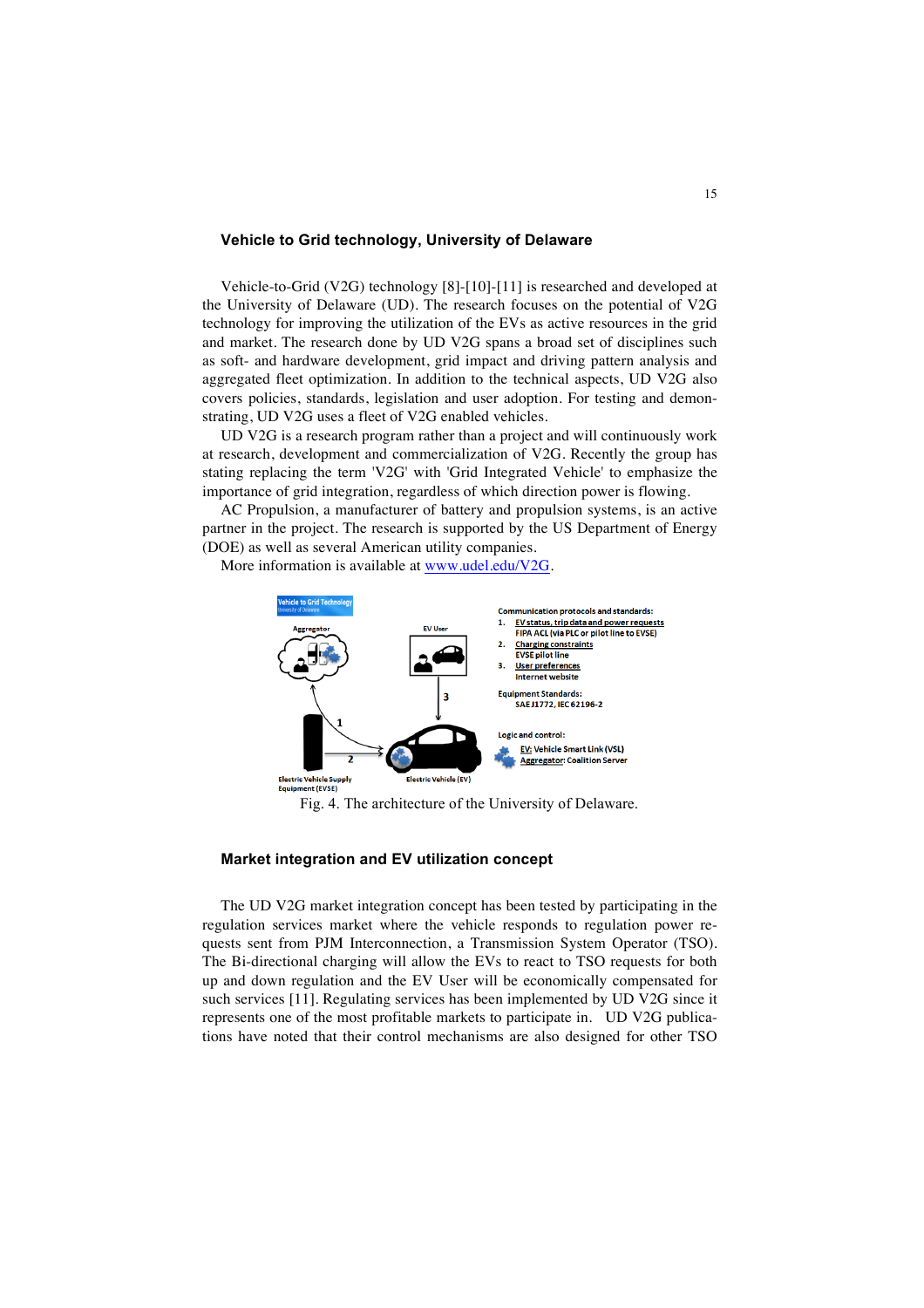markets such as spinning reserves, and for distribution system services such as peak load reduction, valley filling, reactive power, and transformer upgrade deferral, but UD V2G cars are not actually participating in these markets yet.

#### **Architecture**

The UD V2G architecture depicted in Fig. 4 can be classified as partly distributed since the EV implements an intelligent agent that will use a negotiation-like communication towards the aggregator. The EV will control the charging process and be responsible for predicting and satisfying the energy requirements of the EV user.

Adding local intelligence and control in the EV can supply a better separation of concerns where a 3rd party, like the aggregator, would not have full control over charging and free access to utilization data. This secures the EV against external mismanagement (e.g. driver's need for driving range has priority) and simplifies the optimization in the aggregator.

The purpose of the EVSE in the UD V2G architecture, aside from facilitating the power supply and Internet connection, is to supply information on possible grid-related charging constraints. The user can through a web interface formulate her or his driving requirements. The collected trip information is then feed to the vehicle.

#### **Technologies and standards**

In the UD V2G project setup, an electric vehicle contains a Vehicle Smart Link (VSL) implemented on an automotive-grade Linux computer. The VSL will communicate with the Vehicle Management System (VMS) and Battery Managements System (BMS) of the EV to get battery information and to control charging. The Society of Automotive Engineers (SAE) J1772 standard is used for the equipment connecting EV and EVSE. J1772 defines the electrical and physical characteristics of conductive charging for EVs including requirements to inlets and connectors. An IEC 62196-2 version has also been developed. Either in-band communication over the pilot line, or Power Line Carrier (PLC) communication is used for sending data via the charging cord.

Knowledge of grid and EVSE constraints are captured by an XML file residing in the EVSE and will be sent to the VSL upon plug-in. This and direct wired communications insure that the vehicle knows its electric power system node location, and the constraints, billing, and allowed services at that point. The EVSE is a repository of information (in the XML file) rather than a computing agent with active control over V2G.

The VSL will communicate the battery status and trip predictions to the aggregator to signal the capacity of each EV. The aggregator uses the UD V2G 'Coalition server' software to calculate the capacity of the EV (including grid constraints, battery state of charge, and scheduled or anticipated driver needs) and dispatch the TSO regulation requests accordingly. The result is a stream of power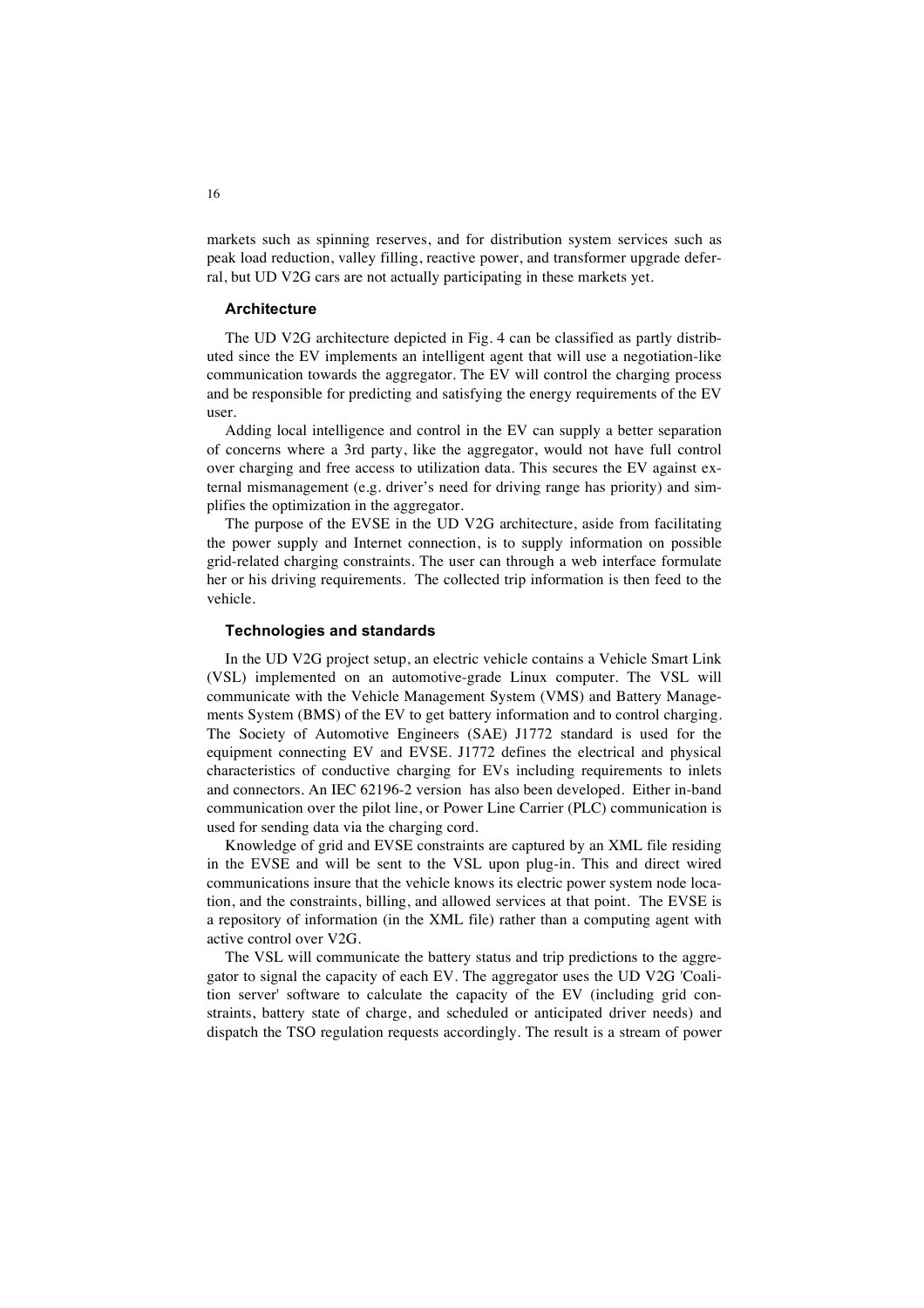requests from the aggregator to the vehicle that states the number of watts with which the EV should charge or discharge.

Both the VSL and the aggregator use software agents based on the Java Agent Development Framework (JADE). The agents communicate via the Agent Communication Language (ACL) as defined by Foundation for Intelligent Physical Agents (FIPA). The concepts of coalition formation and multiagent systems are applicable to the project in the sense that multiple entities (EVs) will group and cooperate to achieve some common goal, in this case revenue through TSO services. The UD V2G architecture, however, differs from the above concepts in that a coordinating entity, namely the aggregator, will be present. The use of agents also fits nicely with the fully distributed architecture.

# **E-Mobility Berlin pilot project**

The German E-Mobility Berlin [12] project was initiated by Daimler AG (Mercedes-Benz) and the utility RWE. Among the participants are also battery, EVSE and other automobile OEMs. The project introduces a fleet of 100 EVs supplied by Daimler and 500 EVSE's that are delivered and powered by RWE in the streets of Berlin for a large field test. The project is aimed at developing and testing standardized solutions for electric vehicles.

Daimler is heavily involved in EV standardization in Europe and supports the vision of roaming. The project was launched in 2008 and will continually expand the field tests with new vehicles and technologies. More information is available at www.rwemobility.com.



# **Market integration and EV utilization concept**

The aggregator in the e-mobility project is initially seen as the utility company e.g. RWE, who could sell energy to EV users and reward them for flexibility. By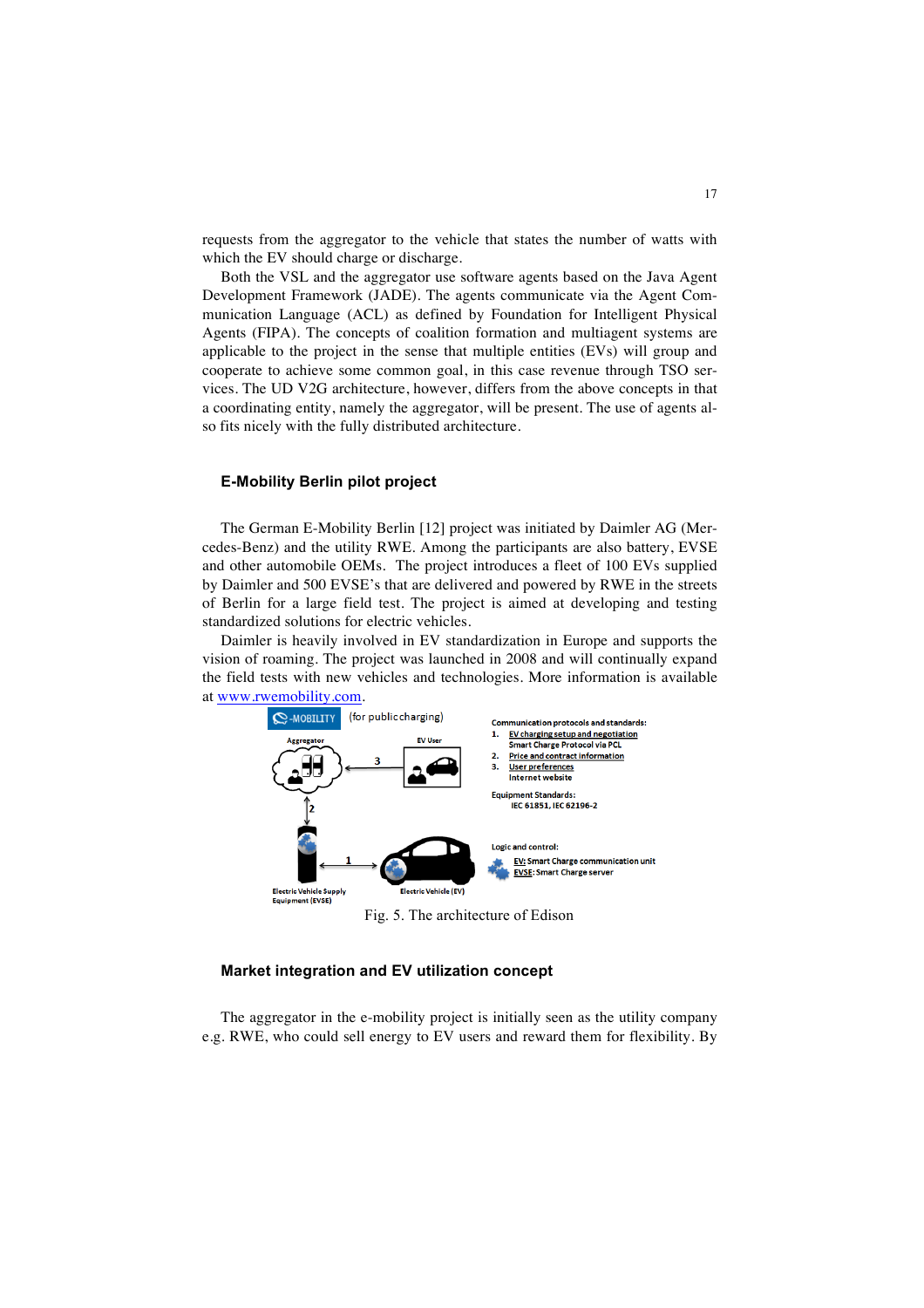letting the user specify an 'end of charge' time the utilization concept of smart charging is supported. E-mobility does not directly address bi-directional charging and the use of the EV for ancillary services. The protocols and use cases of the project, however, is designed to be open for additional unspecified utilization concepts.

# **Architecture**

The e-mobility project puts a lot of emphasis on the EV-EVSE interaction in its architecture. As illustrated in Fig. 5 the EV acts as a client towards a server implemented at the EVSE. The tariffs and charging options of the utility company will be represented by the EVSE, which will serve as a proxy.

Despite the presence of an aggregating entity, the setup is only partly centralized since the EV will implement a lot of decision logic by knowing the needs and requirements of the end-user and use them in a negotiation-like communication with the EVSE.

# **Technologies and standards**

Each car is equipped with a Smart Charge communication unit that can communicate with the EVSE by using the e-mobility Smart Charge Protocol (SCP) over PLC. The SCP defines a series of application level messages that are sent back and forth in the following sequence. After a plug-in has been detected, 'identification' messages will be used to configure the connection session and to establish identification, billing and contract details (for roaming). The EV will then request a list of EVSE provided services in a 'service discovery' message. Services include the charging and payment options available at the specific EVSE. The EV will then send its energy demand and intended charging behavior in a 'power discovery' message. The EVSE will compare the charging behavior with knowledge on local grid and equipment capabilities and send back price listings. When charging and billing has been settled, a series of messages initiates the power connection and monitors the charging process. SPC messages are encoded according to the Smart Message Language (SML), which is a mark-up language similar to XML that has been used for smart meter communication. Transport Layer Security (TLS) is used to supply data confidentiality through encryption. The DoIP protocol is used for EV diagnostics.

The e-mobility project has contributed significantly to the standardization of the IEC 62196-2 Type 2 compatible Mennekes plug. The EVSE equipment supports conductive charging in accordance to IEC 61851.